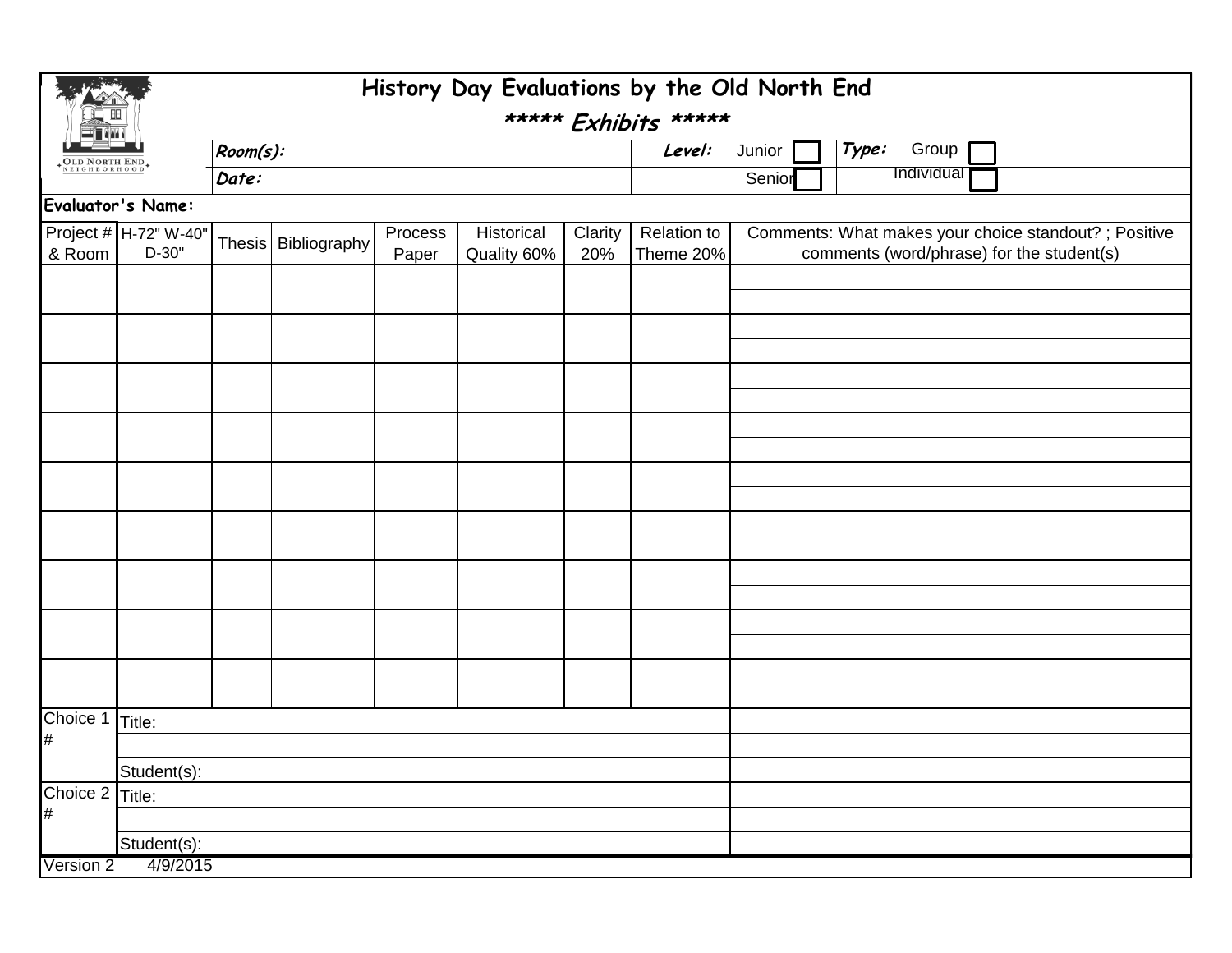|                                       |  | Thesis   Bibliography | Process | Historical  | Clarity | <b>Relation to</b> | Comments: What makes your choice standout? ; Positive |
|---------------------------------------|--|-----------------------|---------|-------------|---------|--------------------|-------------------------------------------------------|
| Project # H-72" W-40"<br>& Room D-30" |  |                       | Paper   | Quality 60% | 20%     | Theme 20%          | comments (word/phrase) for the student(s)             |
|                                       |  |                       |         |             |         |                    |                                                       |
|                                       |  |                       |         |             |         |                    |                                                       |
|                                       |  |                       |         |             |         |                    |                                                       |
|                                       |  |                       |         |             |         |                    |                                                       |
|                                       |  |                       |         |             |         |                    |                                                       |
|                                       |  |                       |         |             |         |                    |                                                       |
|                                       |  |                       |         |             |         |                    |                                                       |
|                                       |  |                       |         |             |         |                    |                                                       |
|                                       |  |                       |         |             |         |                    |                                                       |
|                                       |  |                       |         |             |         |                    |                                                       |
|                                       |  |                       |         |             |         |                    |                                                       |
|                                       |  |                       |         |             |         |                    |                                                       |
|                                       |  |                       |         |             |         |                    |                                                       |
|                                       |  |                       |         |             |         |                    |                                                       |
|                                       |  |                       |         |             |         |                    |                                                       |
|                                       |  |                       |         |             |         |                    |                                                       |
|                                       |  |                       |         |             |         |                    |                                                       |
|                                       |  |                       |         |             |         |                    |                                                       |
|                                       |  |                       |         |             |         |                    |                                                       |
|                                       |  |                       |         |             |         |                    |                                                       |
|                                       |  |                       |         |             |         |                    |                                                       |
|                                       |  |                       |         |             |         |                    |                                                       |
|                                       |  |                       |         |             |         |                    |                                                       |
|                                       |  |                       |         |             |         |                    |                                                       |
|                                       |  |                       |         |             |         |                    |                                                       |
|                                       |  |                       |         |             |         |                    |                                                       |
|                                       |  |                       |         |             |         |                    |                                                       |
|                                       |  |                       |         |             |         |                    |                                                       |
|                                       |  |                       |         |             |         |                    |                                                       |
|                                       |  |                       |         |             |         |                    |                                                       |
|                                       |  |                       |         |             |         |                    |                                                       |
|                                       |  |                       |         |             |         |                    |                                                       |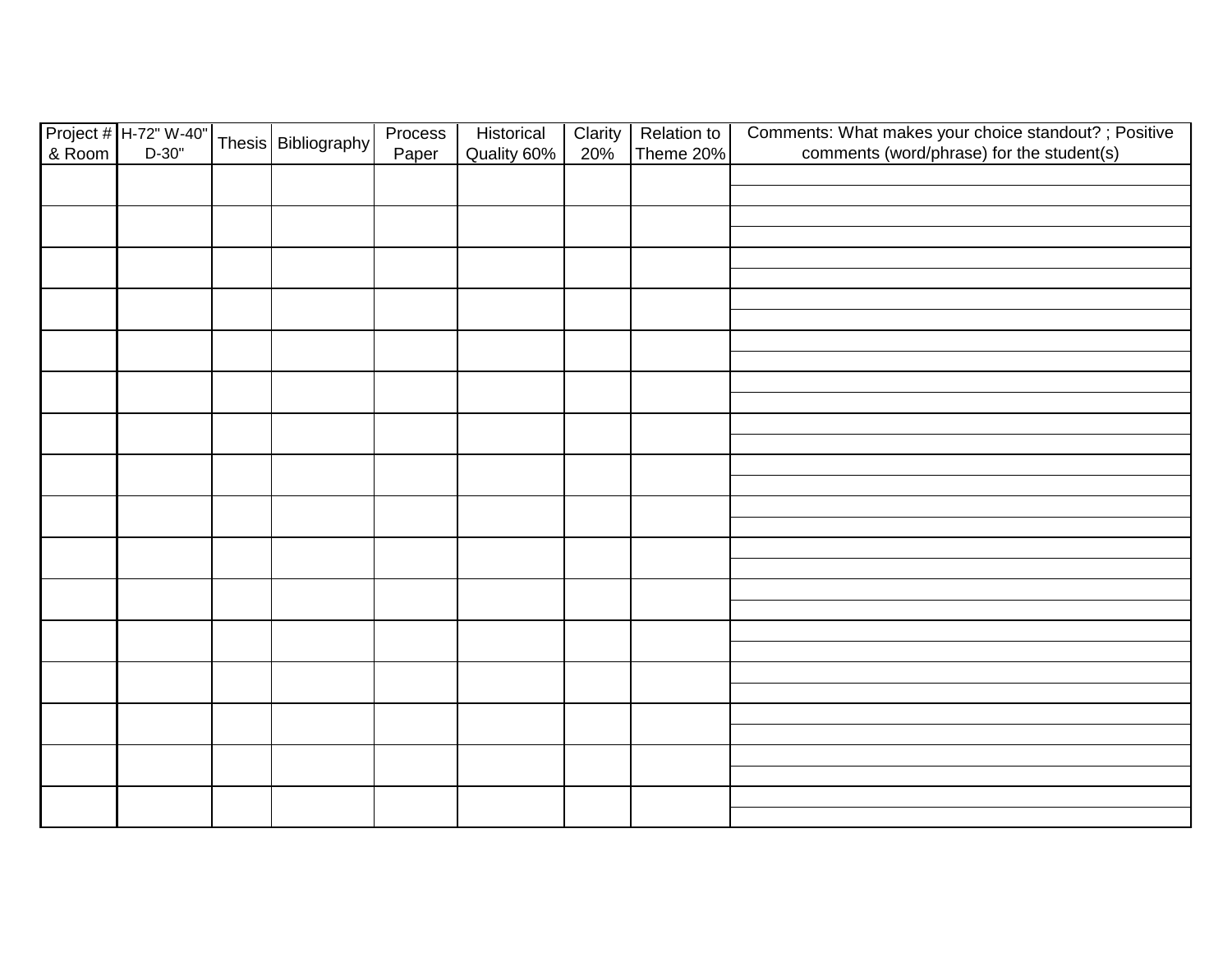| <b>OLD NORTH END</b> |                                                                                                     | History Day Evaluations by the Old North End  |  |             |                                 |                          |                                                                                                    |  |  |  |  |  |
|----------------------|-----------------------------------------------------------------------------------------------------|-----------------------------------------------|--|-------------|---------------------------------|--------------------------|----------------------------------------------------------------------------------------------------|--|--|--|--|--|
|                      |                                                                                                     |                                               |  |             |                                 | ***** Performances ***** |                                                                                                    |  |  |  |  |  |
|                      |                                                                                                     | Room:                                         |  |             | Level:                          | Junior                   | Type:<br>Group                                                                                     |  |  |  |  |  |
|                      |                                                                                                     | Date:                                         |  |             |                                 | Senior                   | Individual                                                                                         |  |  |  |  |  |
| Evaluator's Name:    |                                                                                                     |                                               |  |             |                                 |                          |                                                                                                    |  |  |  |  |  |
| Project<br>Number    | Bibliography                                                                                        | Process<br>Historical<br>Quality 60%<br>Paper |  | Clarity 20% | <b>Relation to</b><br>Theme 20% | Presentation<br>Quality* | Comments: What makes your choice standout? ; Positive<br>comments (word/phrase) for the student(s) |  |  |  |  |  |
|                      |                                                                                                     |                                               |  |             |                                 |                          |                                                                                                    |  |  |  |  |  |
|                      |                                                                                                     |                                               |  |             |                                 |                          |                                                                                                    |  |  |  |  |  |
|                      |                                                                                                     |                                               |  |             |                                 |                          |                                                                                                    |  |  |  |  |  |
|                      |                                                                                                     |                                               |  |             |                                 |                          |                                                                                                    |  |  |  |  |  |
|                      |                                                                                                     |                                               |  |             |                                 |                          |                                                                                                    |  |  |  |  |  |
|                      |                                                                                                     |                                               |  |             |                                 |                          |                                                                                                    |  |  |  |  |  |
|                      |                                                                                                     |                                               |  |             |                                 |                          |                                                                                                    |  |  |  |  |  |
|                      |                                                                                                     |                                               |  |             |                                 |                          |                                                                                                    |  |  |  |  |  |
|                      |                                                                                                     |                                               |  |             |                                 |                          |                                                                                                    |  |  |  |  |  |
|                      |                                                                                                     |                                               |  |             |                                 |                          |                                                                                                    |  |  |  |  |  |
|                      |                                                                                                     |                                               |  |             |                                 |                          |                                                                                                    |  |  |  |  |  |
|                      |                                                                                                     |                                               |  |             |                                 |                          |                                                                                                    |  |  |  |  |  |
|                      |                                                                                                     |                                               |  |             |                                 |                          |                                                                                                    |  |  |  |  |  |
| Choice 1<br>#        | Title:                                                                                              |                                               |  |             |                                 |                          |                                                                                                    |  |  |  |  |  |
|                      | Student(s):                                                                                         |                                               |  |             |                                 |                          |                                                                                                    |  |  |  |  |  |
|                      |                                                                                                     |                                               |  |             |                                 |                          |                                                                                                    |  |  |  |  |  |
| Choice 2 Title:      |                                                                                                     |                                               |  |             |                                 |                          |                                                                                                    |  |  |  |  |  |
| #                    |                                                                                                     |                                               |  |             |                                 |                          |                                                                                                    |  |  |  |  |  |
|                      | Student(s):                                                                                         |                                               |  |             |                                 |                          |                                                                                                    |  |  |  |  |  |
|                      |                                                                                                     |                                               |  |             |                                 |                          |                                                                                                    |  |  |  |  |  |
| Version 2            | * Note: Criteria for Presentation Quality should include : "props" and "believability"<br>4/11/2015 |                                               |  |             |                                 |                          |                                                                                                    |  |  |  |  |  |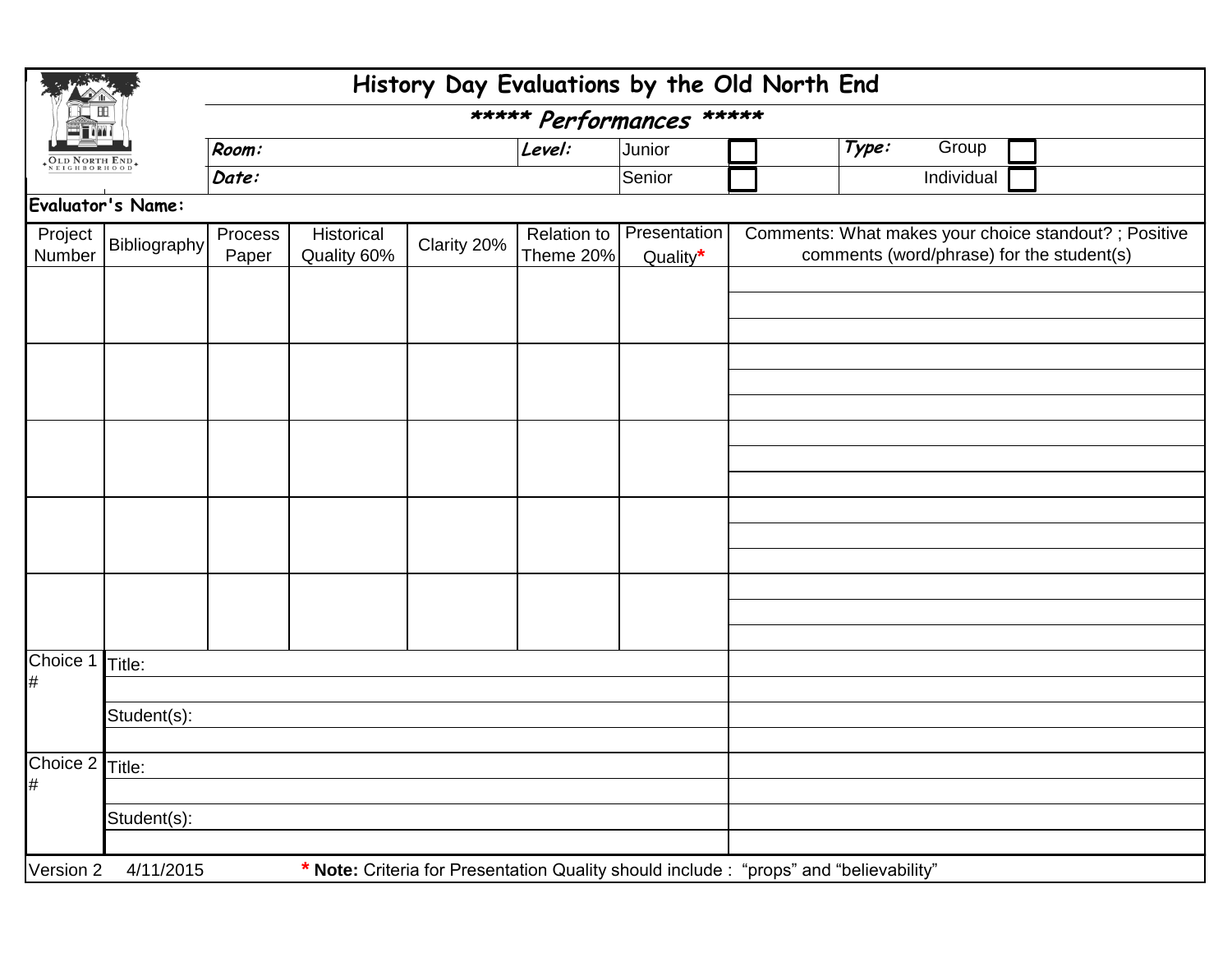

## WEIGHBORHOOD

| Page of   | <b>Date</b>                   | <b>Awardees</b>                            | What makes this choice standout? ; Positive comments<br>(word/phrase) for the student(s) |
|-----------|-------------------------------|--------------------------------------------|------------------------------------------------------------------------------------------|
| Project # | \$ Per Person Title:          |                                            |                                                                                          |
|           |                               |                                            |                                                                                          |
|           | Circle                        | Names:                                     |                                                                                          |
|           | Group or Indiv                |                                            |                                                                                          |
|           | Junior or Senior              |                                            |                                                                                          |
|           | <b>Exhibit or Performance</b> |                                            |                                                                                          |
| Project#  | \$ Per Person Title:          |                                            |                                                                                          |
|           |                               |                                            |                                                                                          |
|           | Circle                        | <b>Names:</b>                              |                                                                                          |
|           | Group or Indiv                |                                            |                                                                                          |
|           | Junior or Senior              |                                            |                                                                                          |
|           | <b>Exhibit or Performance</b> |                                            |                                                                                          |
| Project # | \$ Per Person Title:          |                                            |                                                                                          |
|           |                               |                                            |                                                                                          |
|           | Circle                        | <b>Names:</b>                              |                                                                                          |
|           | Group or Indiv                |                                            |                                                                                          |
|           | Junior or Senior              |                                            |                                                                                          |
|           | <b>Exhibit or Performance</b> |                                            |                                                                                          |
| Project # | \$ Per Person Title:          |                                            |                                                                                          |
|           |                               |                                            |                                                                                          |
|           | Circle                        | Names:                                     |                                                                                          |
|           | Group or Indiv                |                                            |                                                                                          |
|           | Junior or Senior              |                                            |                                                                                          |
|           | <b>Exhibit or Performance</b> |                                            |                                                                                          |
| Version 2 | 4/12/2015                     | <b>CC History Day Regional Coordinator</b> |                                                                                          |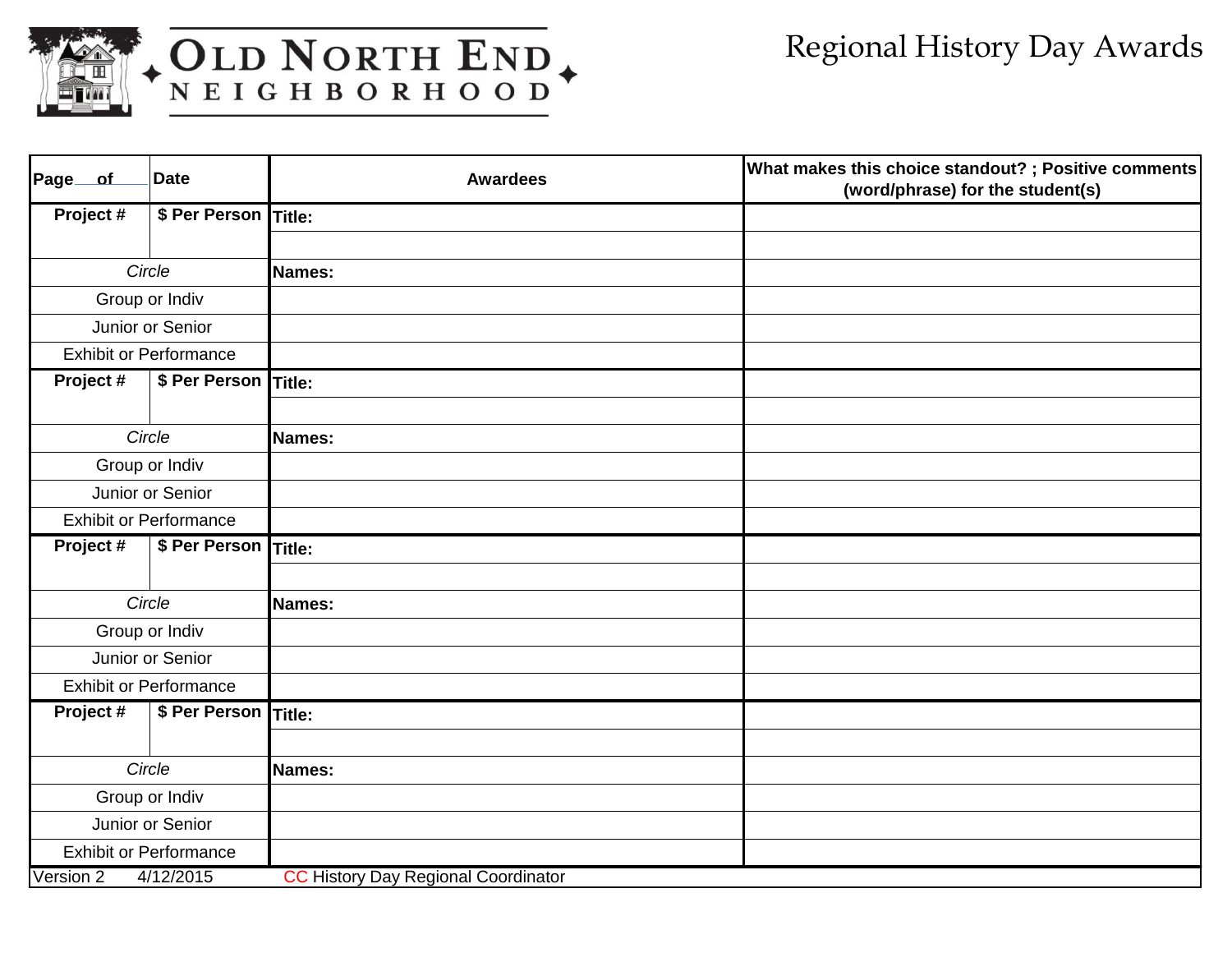|                          |                              |                 |                      |                                      | History Day Awards Given by the Old North End Neighborhood |                   |  |  |  |  |
|--------------------------|------------------------------|-----------------|----------------------|--------------------------------------|------------------------------------------------------------|-------------------|--|--|--|--|
|                          |                              | Name of Awards: |                      | ***** Honorable Mention Awards ***** |                                                            |                   |  |  |  |  |
| <b>OLD NORTH END</b>     | Date:                        |                 |                      |                                      |                                                            |                   |  |  |  |  |
| Project<br><b>Number</b> | <b>Circle</b>                | <b>Circle</b>   | <b>Circle</b>        | Award \$<br>Each<br>Person           | <b>Project Name and Winner Name(s)</b>                     | <b>Comments</b>   |  |  |  |  |
|                          | Exhibit<br>or<br>Performance | Jr<br>or<br>Sr  | Group<br>or<br>Indiv |                                      |                                                            | Honorable Mention |  |  |  |  |
|                          | Exhibit<br>or<br>Performance | Jr<br>or<br>Sr  | Group<br>or<br>Indiv |                                      |                                                            | Honorable Mention |  |  |  |  |
|                          | Exhibit<br>or<br>Performance | Jr<br>or<br>Sr  | Group<br>or<br>Indiv |                                      |                                                            | Honorable Mention |  |  |  |  |
|                          | Exhibit<br>or<br>Performance | Jr<br>or<br>Sr  | Group<br>or<br>Indiv |                                      |                                                            | Honorable Mention |  |  |  |  |
|                          | Exhibit<br>or<br>Performance | Jr<br>or<br>Sr  | Group<br>or<br>Indiv |                                      |                                                            | Honorable Mention |  |  |  |  |
|                          | Exhibit<br>or<br>Performance | Jr<br>or<br>Sr  | Group<br>or<br>Indiv |                                      |                                                            | Honorable Mention |  |  |  |  |
|                          | Exhibit<br>or<br>Performance | Jr<br>or<br>Sr  | Group<br>or<br>Indiv |                                      |                                                            | Honorable Mention |  |  |  |  |
|                          | Exhibit<br>or<br>Performance | Jr<br>or<br>Sr  | Group<br>or<br>Indiv |                                      |                                                            | Honorable Mention |  |  |  |  |
| Version 2                | 4/12/2015                    |                 |                      |                                      | <b>CC History Day Regional Coordinator</b>                 |                   |  |  |  |  |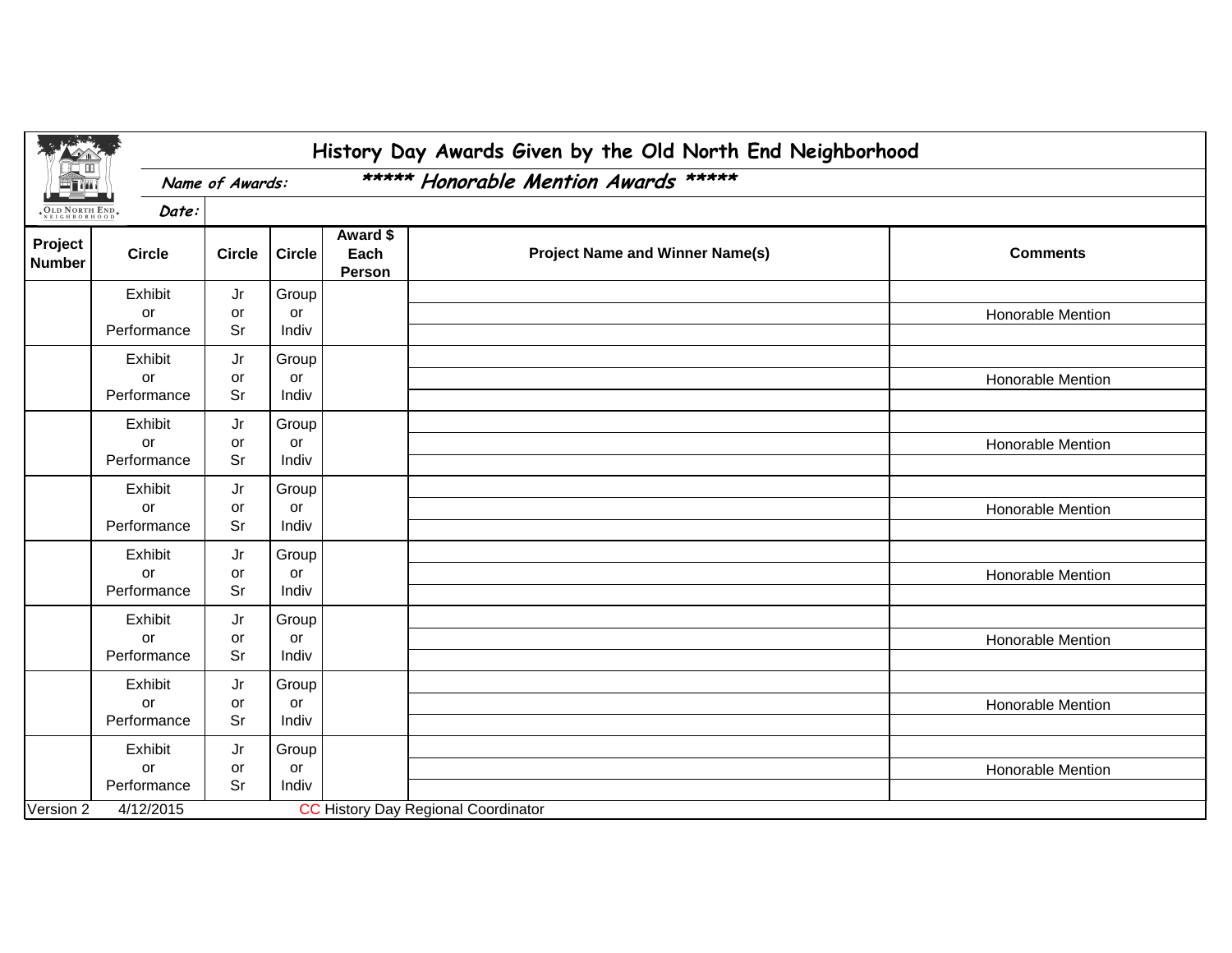| <b>OLD NORTH END</b><br>NEIGHBORHOOD |                | History Day Awards Given by the Old North End Neighborhood |                            |                                        |                                                                                          |  |  |  |  |  |  |  |
|--------------------------------------|----------------|------------------------------------------------------------|----------------------------|----------------------------------------|------------------------------------------------------------------------------------------|--|--|--|--|--|--|--|
|                                      |                |                                                            | Name of Awards:            | ***** Exhibit Awards *****             |                                                                                          |  |  |  |  |  |  |  |
|                                      |                | Date:                                                      |                            |                                        |                                                                                          |  |  |  |  |  |  |  |
| Project<br><b>Number</b>             | <b>Circle</b>  | <b>Circle</b>                                              | Award \$<br>Each<br>Person | <b>Project Name and Winner Name(s)</b> | What makes this choice standout? ; Positive comments<br>(word/phrase) for the student(s) |  |  |  |  |  |  |  |
|                                      | Jr<br>or<br>Sr | Group<br>or<br>Indiv                                       |                            |                                        |                                                                                          |  |  |  |  |  |  |  |
|                                      | Jr<br>or<br>Sr | Group<br>or<br>Indiv                                       |                            |                                        |                                                                                          |  |  |  |  |  |  |  |
|                                      | Jr<br>or<br>Sr | Group<br>or<br>Indiv                                       |                            |                                        |                                                                                          |  |  |  |  |  |  |  |
|                                      | Jr<br>or<br>Sr | Group<br>or<br>Indiv                                       |                            |                                        |                                                                                          |  |  |  |  |  |  |  |
|                                      | Jr<br>or<br>Sr | Group<br>or<br>Indiv                                       |                            |                                        |                                                                                          |  |  |  |  |  |  |  |
|                                      | Jr<br>or<br>Sr | Group<br>or<br>Indiv                                       |                            |                                        |                                                                                          |  |  |  |  |  |  |  |
|                                      | Jr<br>or<br>Sr | Group<br>or<br>Indiv                                       |                            |                                        |                                                                                          |  |  |  |  |  |  |  |
|                                      | Jr<br>or<br>Sr | Group<br>or<br>Indiv                                       |                            |                                        |                                                                                          |  |  |  |  |  |  |  |
| Version 1                            | 4/14/2014      |                                                            |                            |                                        |                                                                                          |  |  |  |  |  |  |  |